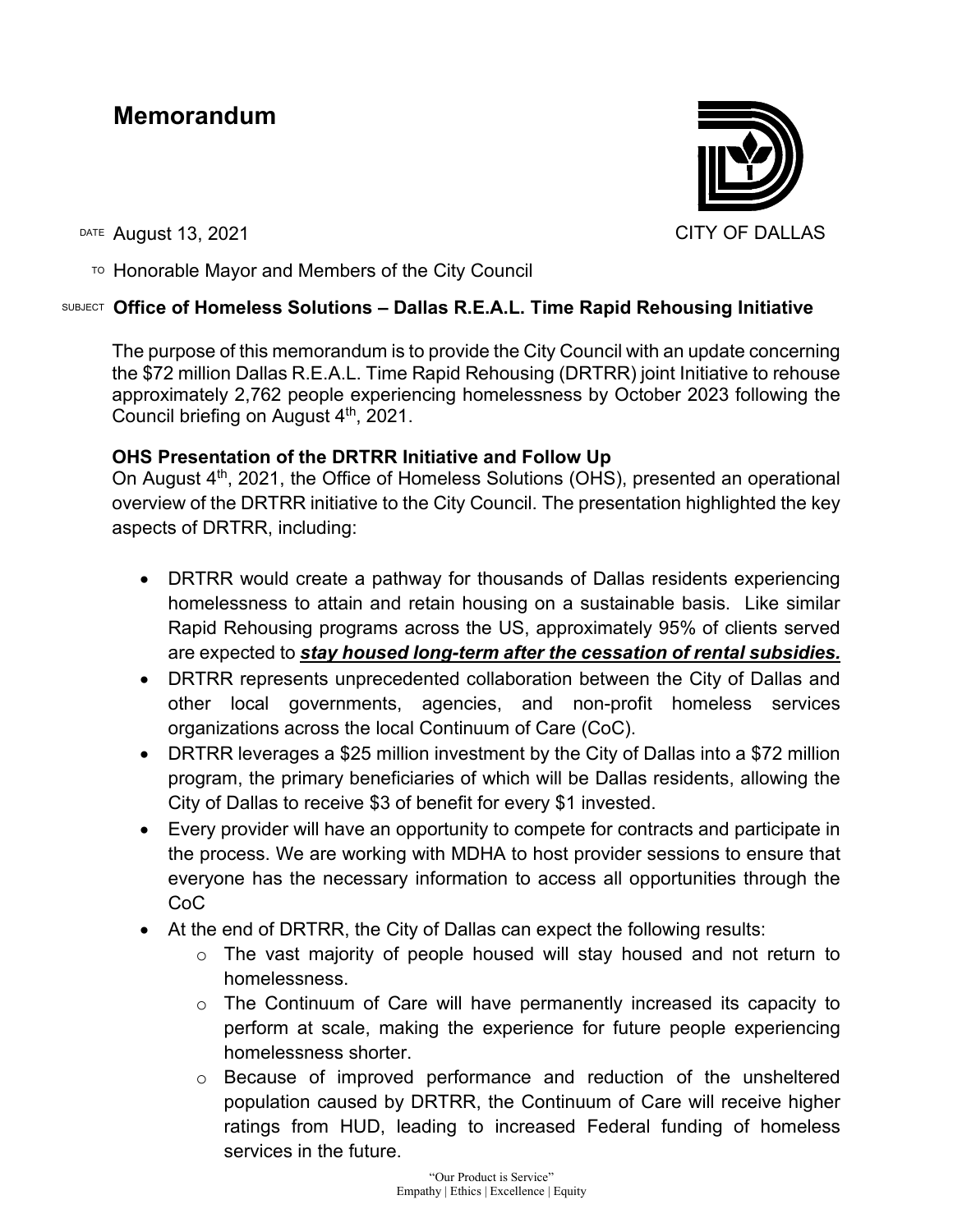DATE August 13, 2021 SUBJECT **Office of Homeless Solutions – Dallas R.E.A.L. Time Rapid Rehousing Initiative** 

- The DRTRR was then briefed to the Citizens Homeless Commission and the Dallas Area Partnership, with positive feedback and support from both bodies.
- Number of individuals who return to homelessness 6- and 12-months postprogram

Following this briefing, City Council members asked several important questions, which are listed in the attached document.

Per the discussions surrounding DRTRR and following Mayor Pro Tem West's observation of DRTRR as the first step of a two-step plan, OHS agrees that DRTRR allows us to accomplish the first phase of providing immediate relief to unsheltered individuals and families. Long-term housing affordability is the critical second phase of this process that is being addressed in the Housing and Neighborhood Revitalization Department, through the existing 1,000-unit challenge for Transit Oriented Developments and \$10 million in ARPA funding for infrastructure proposed in the FY 21-22 budget. These actions are expected to produce 250 units of mixed income single family housing or 1,000 units of multi-family housing or some combination of the two.

While the creation of affordable housing is a long-term and ongoing process, DRTRR will accomplish the clearing of the back log of people experiencing homelessness who are situationally homeless (i.e., housing ready now). In addition, DRTRR would finally provide the City with an effective and humane tool to house people living in encampments, who need permanent housing solutions and are often emergency shelter-hesitant for a variety of reasons. DRTRR will utilize:

- 758 EHV vouchers from across the CoC = \$12M value
- \$32M in rental subsidies through the Dallas Housing Authority
- \$18M in comprehensive case management and the wraparound services they connect unsheltered residents to
- \$10M in private fundraising for
	- $\circ$  Move in kits (kitchen utensils, basic supplies and furniture)
	- $\circ$  Landlord incentives (e.g., additional deposits)

The Initiative will address homelessness in the City of Dallas and give participants the option to choose housing anywhere across the CoC. This allows for a wider range of affordable housing options and potential relocation to existing support systems outside of the City of Dallas. Progress will be tracked through a City collaboration with MDHA to develop a DRTRR dashboard to track and monitor various metrics, ensuring transparency throughout the entire Initiative.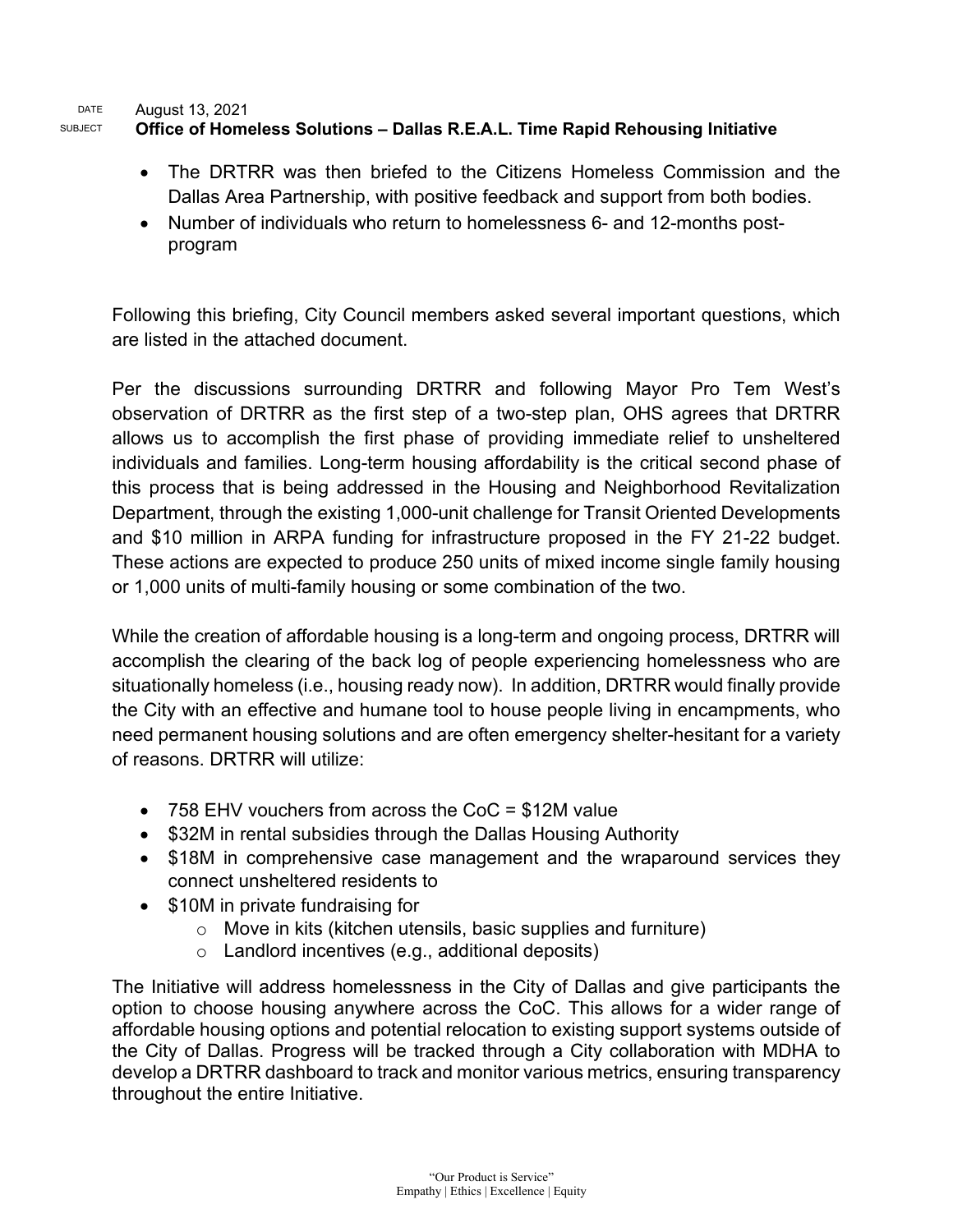#### DATE August 13, 2021 SUBJECT **Office of Homeless Solutions – Dallas R.E.A.L. Time Rapid Rehousing Initiative**

The dashboard will be built by MDHA with input from key stakeholders like the Citizen Homelessness Commission (CHC), Dallas Area Partnership (DAP), and CoC ecosystem and brought to the Housing and Homeless Solutions Committee (HHS) as a mockup prior to activation. Metrics tracked will include:

- Funding spent
- Demographic data of all program participants
- Status at program entry
- Number of housing placements
- Time from identification to program entry
- Time from program entry to lease up

The dashboard will also include analysis of each of these metrics by race and ethnicity to inform practices that advance racial equity.

MDHA will be paid for all operations solely by reimbursement, based on approved expenditures. Encampment data will continue to be updated through the City's 311 database and GIS Heatmap. We will continue to learn from that data as it is gathered and tweak our best practices.

We realize that we must work now to ensure that we have a retention strategy beyond the two-year period and believe that the DRTRR Partners are the right stakeholders to have at the table. Data shows that going through a program like this with the full wrap around case management support strongly increases the stability of the clients served and their ability to maintain their livelihood. The national data shows that those individuals going through the program, **95% will remain sustainably housed.**

DRTRR does not create new affordable housing units, but it creates the opportunity for people to regain the ability to sustain housing. *There is no other proven program that can resolve homelessness for so many people so quickly.* In addition, DRTRR is a bridge to the next steps of the plan that connect unsheltered residents to the affordable housing policies the City Council has already put in place.

Next Wednesday as part of the ARPA funding budget discussion, we will update the City Council on the DRTRR and provide the analysis of the proposed options as requested via memorandum by Councilmember Mendelsohn. The three associated contracts are planned for City Council action on August 25<sup>th</sup>, 2021.

We will also provide the feedback from the listening sessions and briefings with stakeholders to the City Council prior to this date.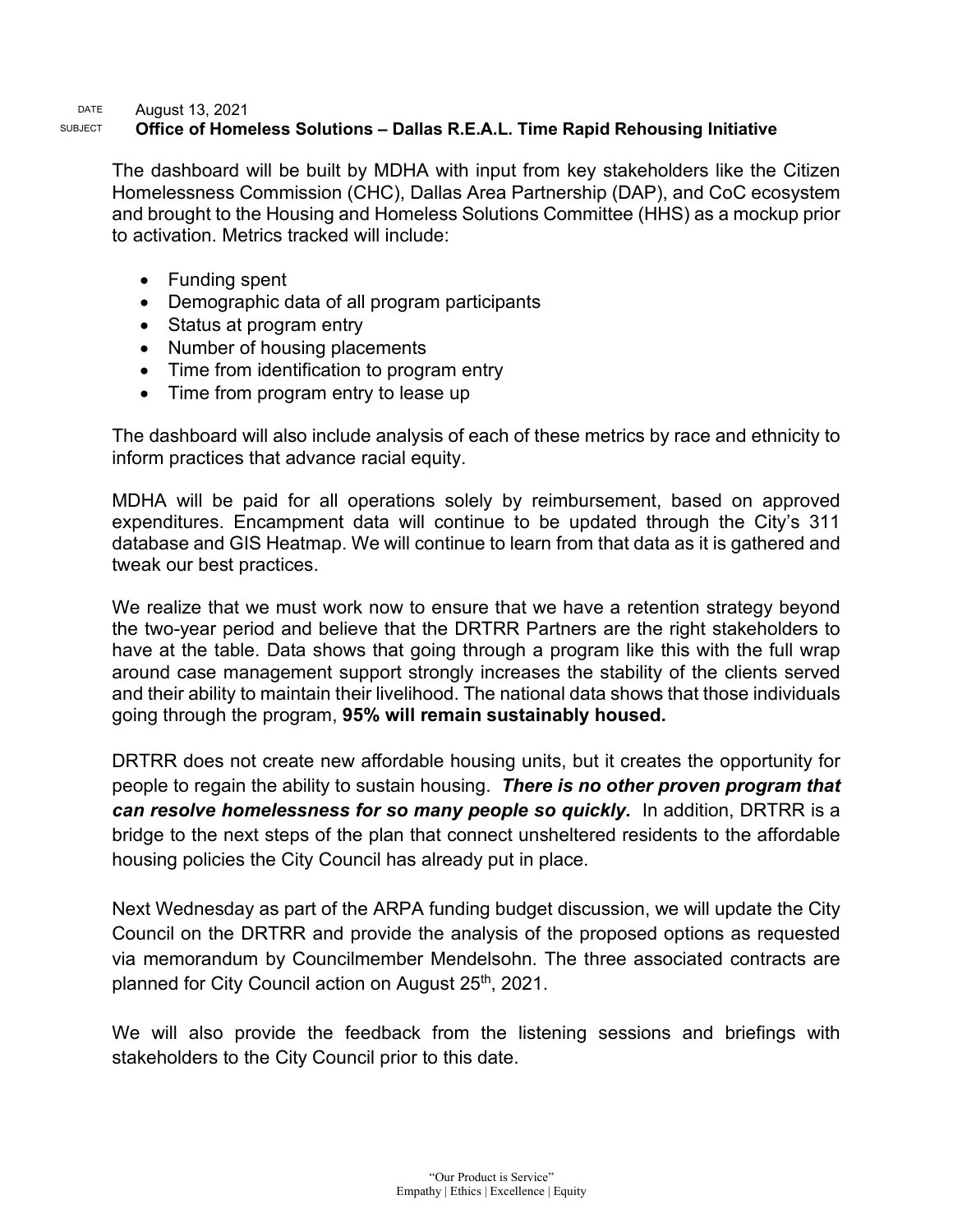#### DATE August 13, 2021<br>SUBJECT **Office of Hom Office of Homeless Solutions - Dallas R.E.A.L. Time Rapid Rehousing Initiative**

Should you have any questions or concerns, please contact me or Christine Crossley, Director of Office of Homeless Solutions.

Kimberly Bizor Tolbert Chief of Staff

c: T.C. Broadnax, City Manager Chris Caso, City Attorney Mark Swann, City Auditor Bilierae Johnson, City Secretary Preston Robinson, Administrative Judge Majed A. Al-Ghafry, Assistant City Manager Jon Fortune, Assistant City Manager Joey Zapata, Assistant City Manager Dr. Eric A. Johnson, Chief of Economic Development and Neighborhood Services M. Elizabeth Reich, Chief Financial Officer M. Elizabeth (Liz) Cedillo-Pereira, Chief of Equity and Inclusion Directors and Assistant Directors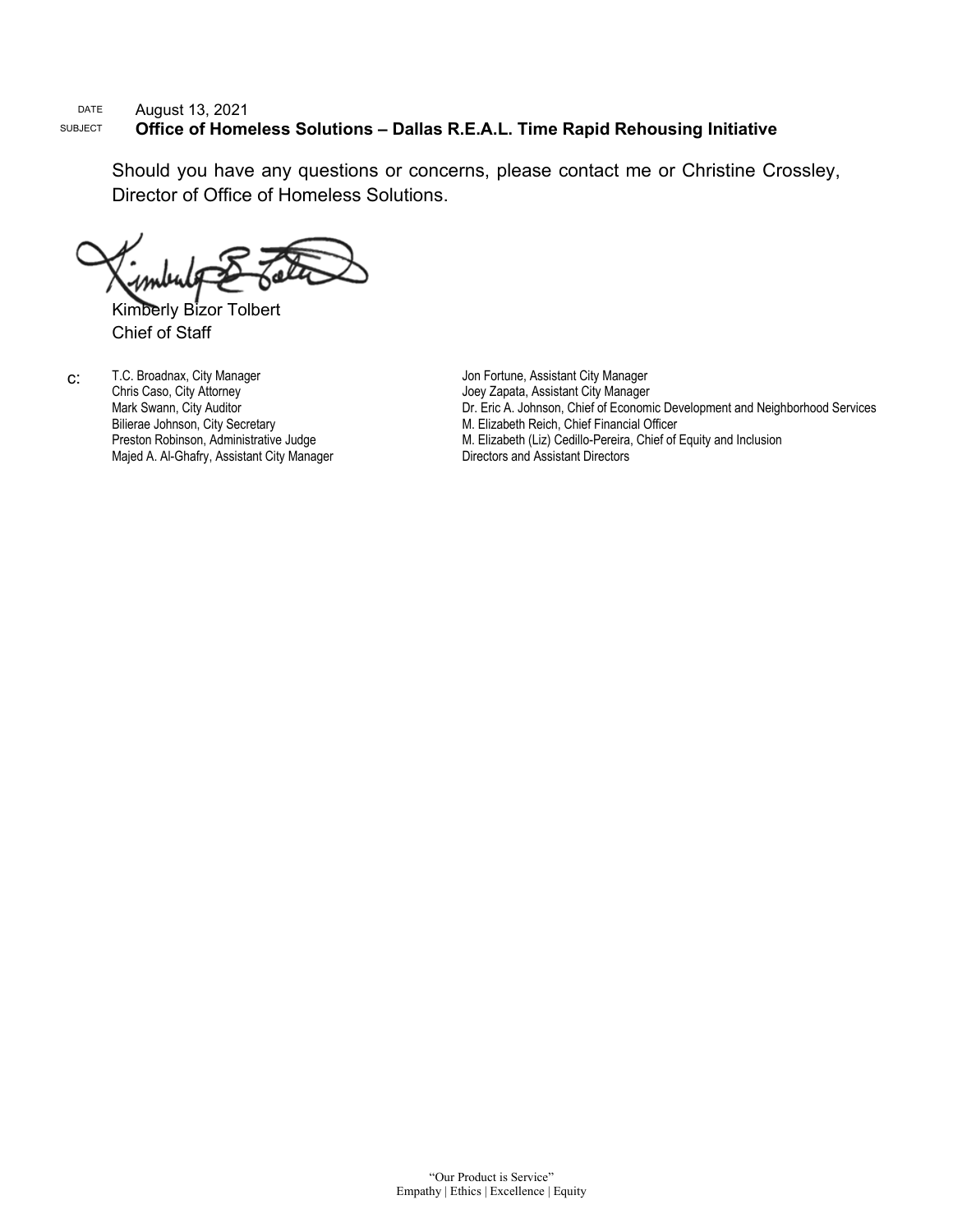# **Councilmember Thomas**

# **Question: Are we committed to making racial equity a priority and how will we ensure people will benefit from program?**

Answer: We will ensure a focus on racial equity.

- Regina Cannon, Chief Equity and Impact Officer, *C4 Innovations* has worked closely with us throughout the process and her input is also reflected in the Continuum of Care's (CoC) Coordinated Access Working Group equity indicators. Regina provided the workgroups will multiple tools to analyze data through an equity framework.
- Demographic data will be de-segregated by MDHA and provided to the City of Dallas
- In partnership with Regina Cannon and MDHA, the CoC leaders have engaged in capacity building sessions where all levels of staff are trained on the importance of race, racism, and systemic racism in homelessness
- Having a wide stock of available units across the Continuum of Care with the understanding that housing choice is also key. This allows participants to access housing close to existing support systems.

# **Question: Page 21 of the briefing. You lay out a time frame for briefings and listening sessions. Will we be provided a summary of the listening sessions and/or a report?**

Answer: Listening session feedback/report will be provided to the City Council prior to the August 25, 2021 City Council voting agenda.

# **Councilmember West**

# **Question: When the COC in Houston reduced homelessness, competitive grants from HUD doubled. Is it a possibility here?**

Answer: Yes, that is something that we see in other CoC areas and we have discussed this with MDHA.. We believe it is a strong possibility to see an increase in federal funding as a result of bold initiatives like DRTRR that can showcase rapidly improved system performance, the key factor in the CoC funding competition.

# **Question: What challenges do you anticipate over the next two years?**

Answer:

• Starting and ramping up. That's why pushing out the vouchers and being ready to go is critical. By the time we get to Oct. 1, we will have an encampment strategy that is refined and being further tweaked as we solidify the infrastructure the DRTRR will create. We have worked over the last few weeks to revamp the encampment strategy to ensure alignment with the DRTRR. We will continue to work with the City Council to ensure that encampments are being reported through 311 so we have a robust database that identifies the locations of our unsheltered residents.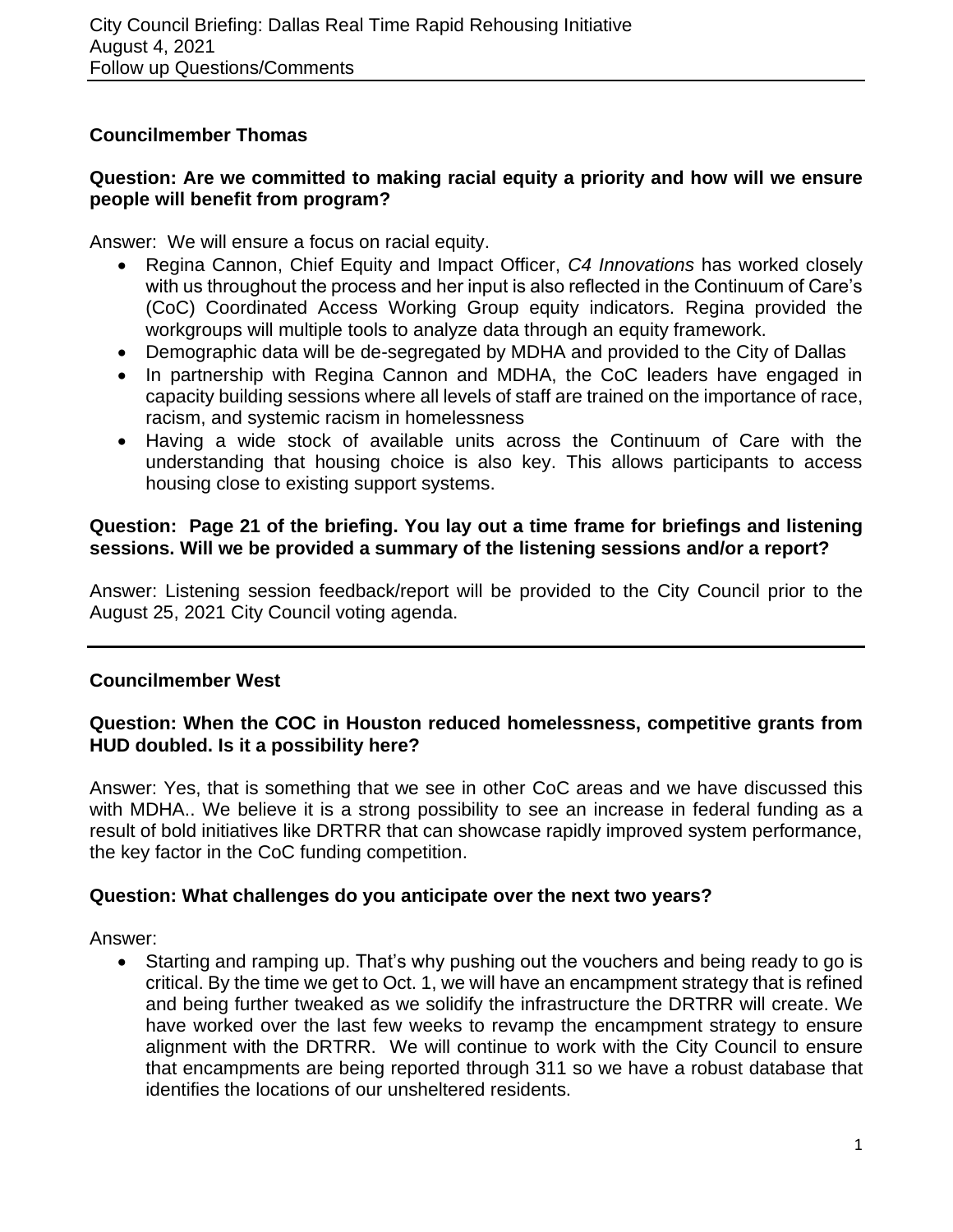- We believe there are over 400 encampments across the city today so we will work with the City Council to prioritize the resolutions as we move through the DRTRR.
- The key ace in the hole here is our internal and external partnerships that allow us to troubleshoot encampment issues quickly and efficiently as we take the services to our homeless neighbors
- Securing 1-Bedroom Units is something we intend to navigate through private funding, new partnerships, and all the tools those provide to incentivize the rental market to participate in this program. Securing the number of 1-bedroom units needed for this project is a new challenge for the homeless ecosystem and we anticipate the need to be nimble and creative with our new tools to get this job done. We also acknowledge the importance of pushing the rental market to house our most vulnerable residents and appreciate the opportunity of the DRTRR Initiative to leverage private resources to aid us in creating a more efficient pathway to housing.

## **Question: For Mr. Broadnax or Dr. Johnson. Assuming this program is successful, we need to think about what to do about the clients coming out of this program. We need to see from community partners something that is this bold and dynamic. Clients need housing for the future. We need to start working on that now.**

Answer: You are right. That is important. When housing and economic policies begin working together – workforce and affordable housing – we will do this over the next couple of years. As you know, the challenge becomes the acceptability of caring for persons of lower income.

# **Question: How can we help you reduce the stigma of LITC and lower income housing?**

Answer: Just the acceptance of looking at affordable housing in all areas of the city. Changing the narrative and requiring more information from the affordable housing providers. Changing perspective through sustained projects and supporting efforts to make the community what people expect it to be – quality of life in all neighborhoods is critical. Concerns are based on the past history of projects.

# **Councilmember Bazaldua**

# **Question: If you look at successful implementation of the program, it leaves 376 people without homes. Do we have a forecast of homelessness?**

Answer:

- The national data shows that those individuals going through the program, **95% will remain sustainably housed.** There will still be some people who chose to stay on streets. As we move people from shelter to housing, there will still be opportunities to help people through the clearing of an existing backlog of housing-ready people in the shelters.
- We realize that we must work now to ensure that we have a retention strategy beyond the two-year period. We are already thinking through it now and will have the right folks at the table through the DRTRR partnership. Data shows that going through a program like this with the full wrap around case management support strongly increases the stability of the clients served and their ability to maintain their livelihood.
- Some people are going to need more than 12 months. There is funding for those individuals but it will not be the majority of participants.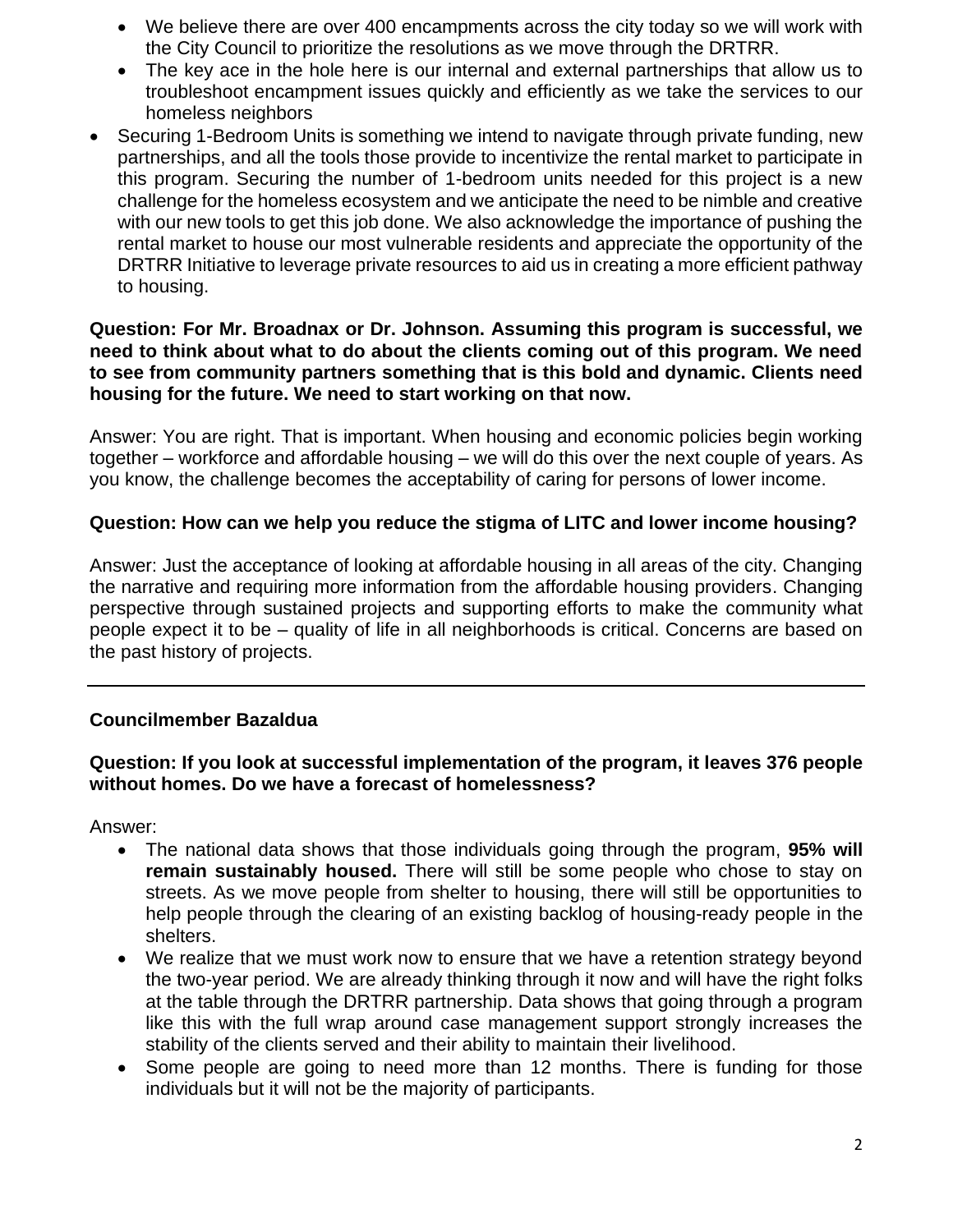• There are also great programs going on through the City's Office of Community Care (OCC) that further support the various social needs for the sheltered population.

# **Question: Long term metrics. I would like to see some feedback on the success rates of those we house through the RRH programs.**

Answer: The number of individuals who return to homelessness, 6 and 12 months postprogram will be required in the Interlocal Agreement with the Dallas Housing Authority (DHA) and the sole source agreement with Metro Dallas Homeless Alliance (MDHA).

A [national study of rapid rehousing](https://www.urban.org/sites/default/files/publication/99153/rapid_re-housings_role_in_responding_to_homelessness_3.pdf) by the Urban Institute on homeless families and veterans has demonstrated truly inspiring results. In addition, rapid rehousing is such a promising intervention, [the Urban Institute,](https://www.urban.org/urban-wire/why-communities-should-prioritize-rapid-re-housing-people-forced-live-outside) in a rare endorsement, called upon communities across the country to invest its COVID relief and recovery dollars in rapid rehousing as "Rapid rehousing [has been shown](https://www.huduser.gov/portal/family_options_study.html) to decrease the amount of time people experience homelessness and to help people reenter the private rental market without ongoing assistance. People who receive rapid re-housing generally [do not return to homelessness](https://www.va.gov/HOMELESS/ssvf/docs/2015_Byrne_et_al_SSVF.pdf) (PDF) within two years and [have better employment and income outcomes](https://www.dshs.wa.gov/ffa/rda/research-reports/employment-outcomes-associated-rapid-re-housing-assistance-homeless-dshs-clients-washington-state) than people who remain without a home."

# **Question: I want to point out to the public and colleagues that the encampment investment has not been mitigating homelessness.**

Answer: OHS Street Outreach goes out to meet with unsheltered residents daily. Most of the individuals know our team by site. The residents know the staff and are aware of the resources offered but are resistant because the path to housing through shelter has been historically slow. The influx of housing stock made available through this initiative will move that needle and refocus City staff's efforts on housing instead of spending time and funds on resolving encampments that simply move to a nearby area.

# **Councilmember Willis**

# **Question: I am curious as we look at success, how many people do we think are housing ready?**

Answer: On the Housing Priority List under the Coordinated Access System, we have over 1,200 people ready for housing and estimate that 40% of our actively unsheltered residents are housing ready today.

# **Question: Are housing ready folks teed up to go into housing first?**

Answer: We estimate looking at the number of people who are ready, plus the 200 vouchers that will be available this month to support families and domestic violence victims, we estimate that 500 clients will be ready for housing placement between October and November, 2021.

# **Question: How will the housing navigators and case managers be allocated?**

Answer: It is going to be on a case-by-case basis based on what each, unique encampment needs. There are a lot of pieces going into what we are doing in the field. There are additional resources in the proposed budget to strengthen the outreach team who will be working with the case managers. We won't manage them directly – MDHA will do a competitive bid process for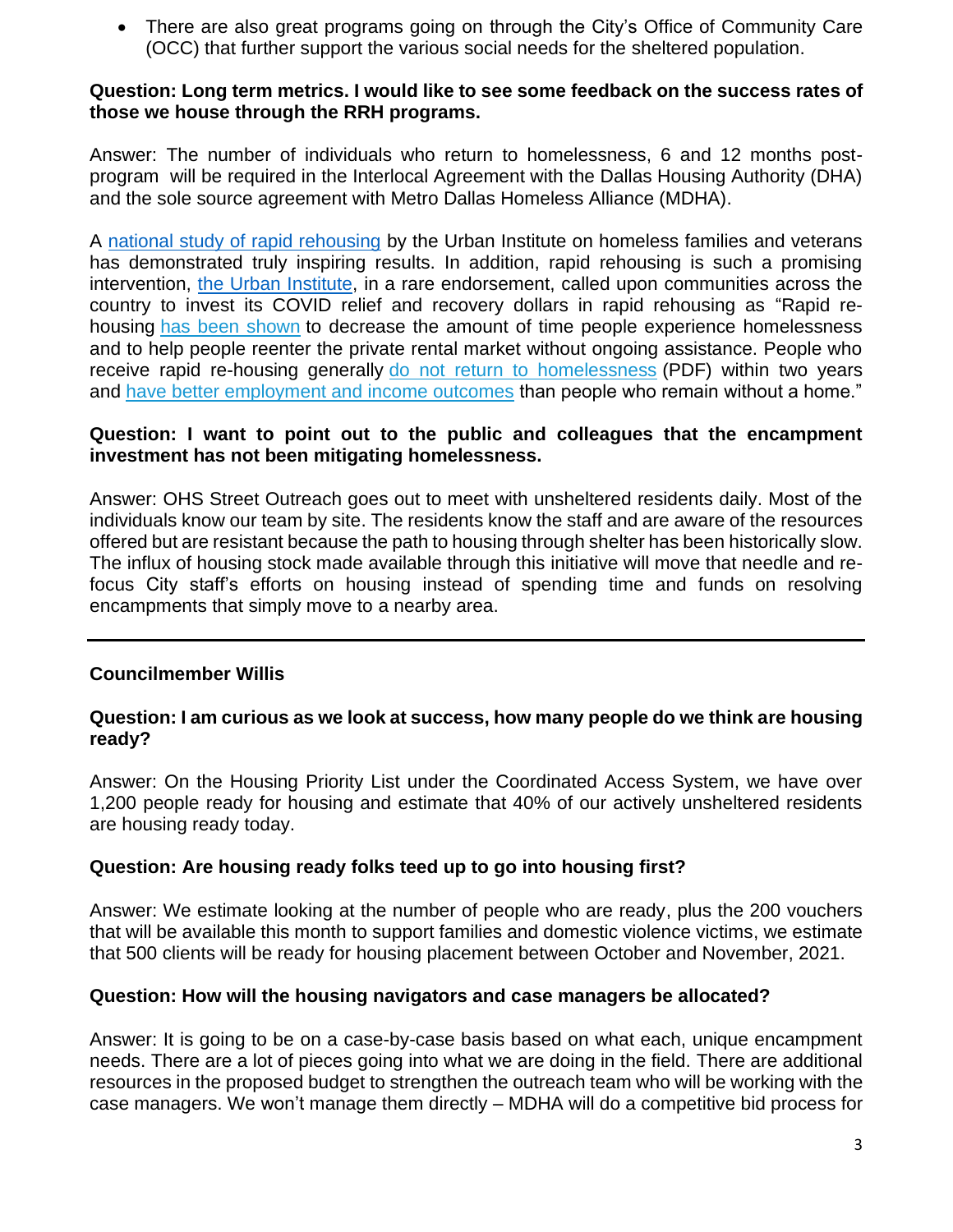case management and will have a ratio of 1 case manager to 25 individuals and 1 housing navigator to 8 case workers.

# **Question: Is the 1:25 case management ratio standard?**

Answer: Yes. We have built additional capacity for a lower ratio of 1:10 into the model for those who need more intensive case management.

# **Councilmember Blackmon**

# **Question: Thank you for thinking out of the box. What is going to be different now that will make this successful?**

Answer: An important part of what will make this successful is that MDHA has not fulfilled their role as lead agency in past and are now under different leadership, with a different team and more than prepared today to fulfill the role of Project Lead for the DRTRR Initiative.

## **Question: How will we measure successes and communicate them?**

Answer: Communication of our data through a DRTRR Dashboard is going to be key. We are requiring demographics and service data be reported back to us monthly by MDHA and DHA through a DRTRR-specific dashboard. It is vital that information be readily available to the City Council and citizens. The data should provide real-time updates on the status of not only meeting but exceeding our goal. We will provide reports to the City Council Housing and Homeless Solutions Committee, key stakeholders, and advisory boards and commissions. We hope to continue holding listening sessions with the public and unsheltered residents to ensure transparency and that our communication channels are effective.

# **Question: How will you move around the City to address encampments? How will prioritization be tackled?**

Answer: We utilize 311 reports of where encampments are and have an estimated 400+ encampments. Those with immediate safety issues/criminal activities are addressed within 24 hours. Those posing a safety issue via being on Parks land or in an similarly unsafe location can be removed within the more traditional 72 hour window. This Initiative will add a  $3<sup>rd</sup>$  track to tackle encampments through providing a direct pathway to housing on site. Utilizing heatmaps based on 311 data, we know where these encampments are and have been building to a more sustainable engagement model that will be ready come October 1<sup>st</sup>. That said, we ask for your patience as we cannot tackle all 400+ at one time. The infrastructure will be built starting with the activation of the contracts that would begin on October 1<sup>st</sup>. From there, the Initiative will start with smaller encampments (5 -10 people) as the program ramps up and the infrastructure solidifies. The goal is to keep them from coming back out of housing, into encampments.

# **Question: I appreciate bringing all private sector partners on this. Can you outline the landlord incentives? Explain landlord incentives.**

Answer: This will include monetary incentives of 1<sup>st</sup> month's rent and deposits, along with move in kits (kitchen utensils, basic furniture) so that new residents are not moving into empty units. The monetary incentive will be key in securing units that might otherwise discriminate against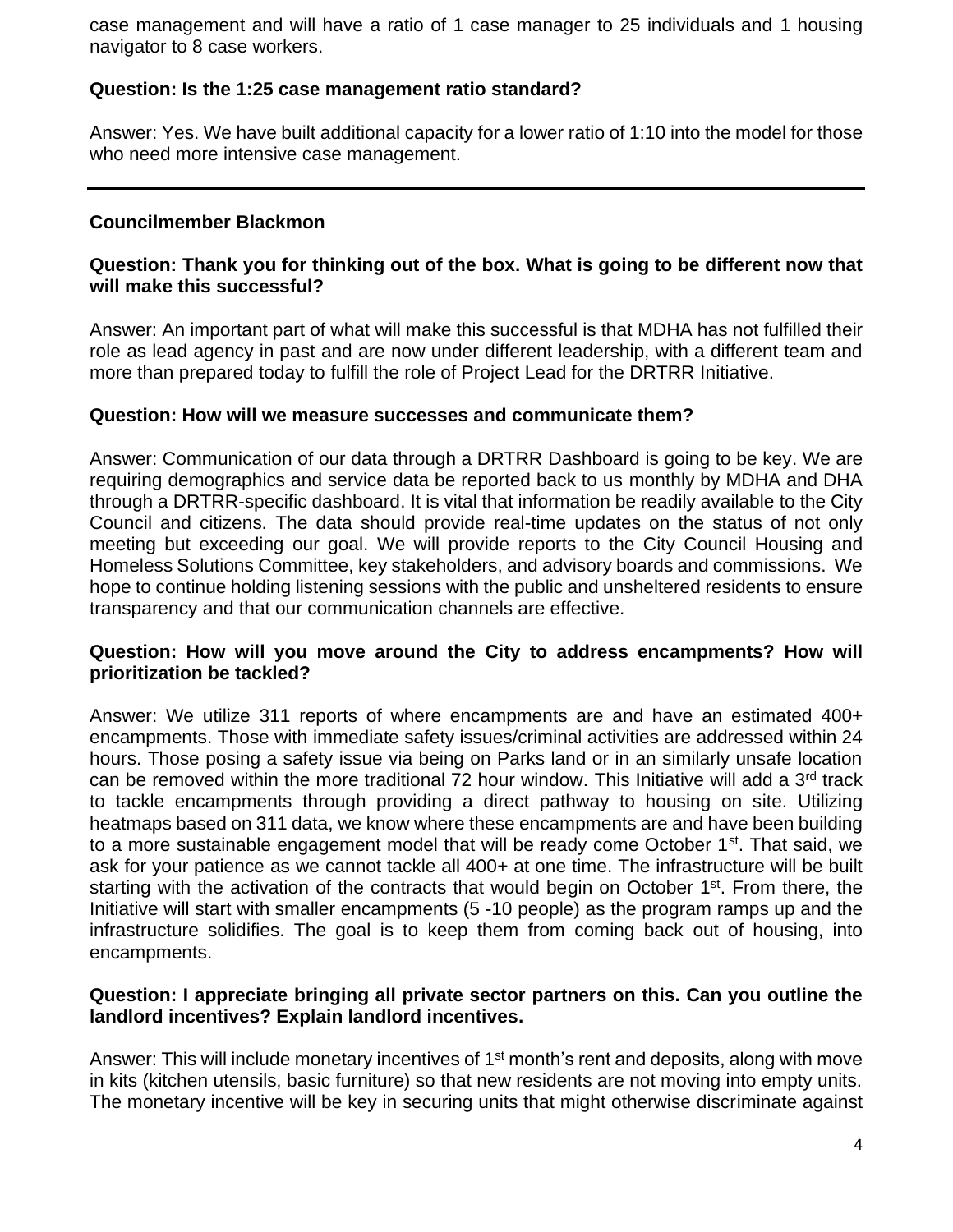the source of income being through a homeless service provider or Emergency Housing Voucher (EHV).

# **Councilmember Schultz**

**Question: I echo my colleague's support for this project. I want to continue with Councilmember Blackmon's questions. Can you provide more information about landlords and housing providers?**

Answer: We anticipate securing 1,300-1,400 apartments over the next year.

## **Question: Are all of these units in the private sector?**

Answer: It is difficult to say. Efforts to secure housing for clients will not end. Housing guests currently in shelter will continue.

## **Question: Do we know how the housing will be distributed around the city?**

Answer: As stated in the briefing, participant choice is key. Our goal is to secure housing in bulk across the CoC to provide the widest range of locations possible so individuals can locate close to their existing support structures.

## **Question: I have another question about landlords. Will the lease be with MDHA or the tenant?**

Answer: It will be between the tenant and landlord.

#### **Question: Is there any CARES money left at all?**

Answer: The remaining \$4.3 ESG Cares money is being put into this program

# **Councilmember Atkins**

#### **Question: How will this process of connecting people in encampments work?**

Answer: The case management piece is so critical. This is a trust building process. We have a robust understanding of those unique needs and will connect those in encampments with case management through this Initiative. It is key that information is getting to us through 311 so we can continue to build on our current data.

## **Question: Walk through the process and procedure when you find a location under a bridge, a park. How does the case worker work when they are approached? Does the case manager come right away? You identify the person and service doesn't come.**

Answer: Keeping up with persons experiencing homelessness daily will be a challenge. These residents move around. The answer to your question will depend on the specific encampment. The assessment piece is what the team does now. Once assessment is done, case management comes into this process. It is no longer about just closing an encampment.

#### **Question: Will apartments be available?**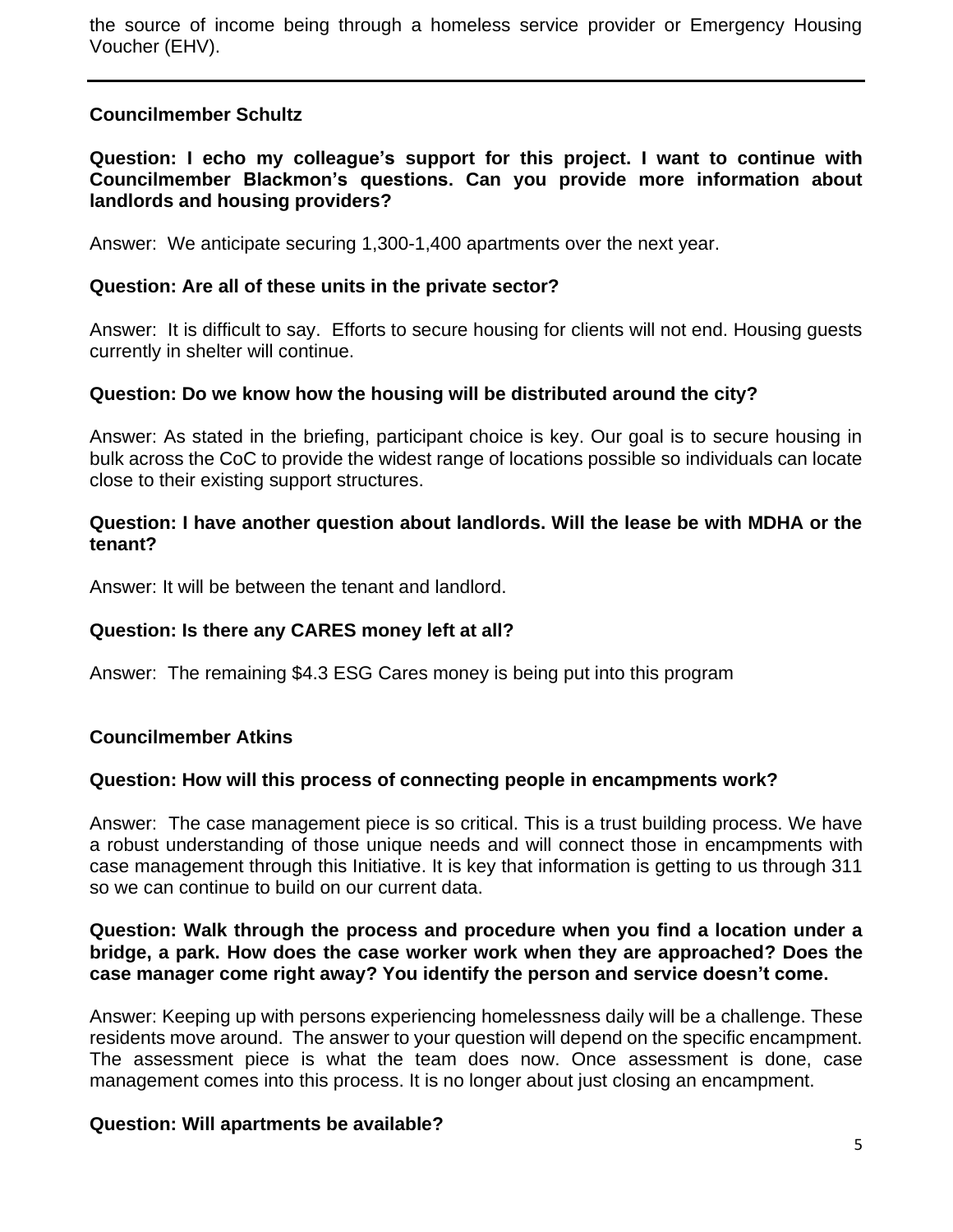Answer: We believe so and are working with MDHA through the Apartment Association of Greater Dallas on a more detailed snapshot of available units to bring back to you.

## **Question: Have you met with DHA and the apartment association?**

Answer: Those meetings have started and are in the planning stage. Once the housing navigators and coordinators are hired through the approval of the upcoming contracts on August 25<sup>th</sup>, we will be able to start securing units. We will be getting together with large landlords, utilizing existing relationships through DHA and the Apartment Association of Greater Dallas.

## **Question: Since you have taken a new challenge, when do you think you will have your arm around this with the structure and how you will handle this vast problem?**

Answer: We are utilizing the full lead up time to October  $1<sup>st</sup>$  to continue building out the operational side of this infrastructure. We will of course continue to tweak the process as we move forwards and further solidify our process. This will be a two-year process so it will not solve every issue right away – we ask for patience as we move through this and make the necessary adjustments, as needed.

## **Question: Have you all been in the room with the partners?**

Answer: Yes. We have had everyone in the room and informally briefed the advisory groups, whose Chairs have been integral to the planning phase. That schedule at end of presentation shows briefings to other boards. We wanted to start with the policy body. Partners have been at the table and stakeholders have been engaged throughout this planning process.

## **Question: Speaking of service providers. Do all service providers have all access to funding?**

Answer: Yes. The procurement process for providers will be the responsibility of MDHA. They will manage the process and adhere to the City's procurement guidelines and standards. Every provider will have an opportunity to compete for contracts and participate in the process. We are working with MDHA to host providers sessions to ensure that providers have necessary information and can access all opportunities through the CoC The only requirement is that participating providers take sheltered and unsheltered residents from the Coordinate Access System (CAS) from which all eligible participants of this Initiative will derive.

**Question:** Provide me with contact name at MDHA for the procurement process.

Answer: Contact information provided to Councilmember Atkins via e-mail on August 4<sup>th</sup>, 2021.

#### **Councilmember Mendelsohn**

#### **Question: Has this been briefed to the CHC?**

Answer: We briefed the CHC Chair and he and the Vice Chair attended the June 2021 press conference on the DRTRR Initiative. The DRTRR was briefed to the CHC at their August 12, 2021 meeting, with positive support and feedback on the Initiative received.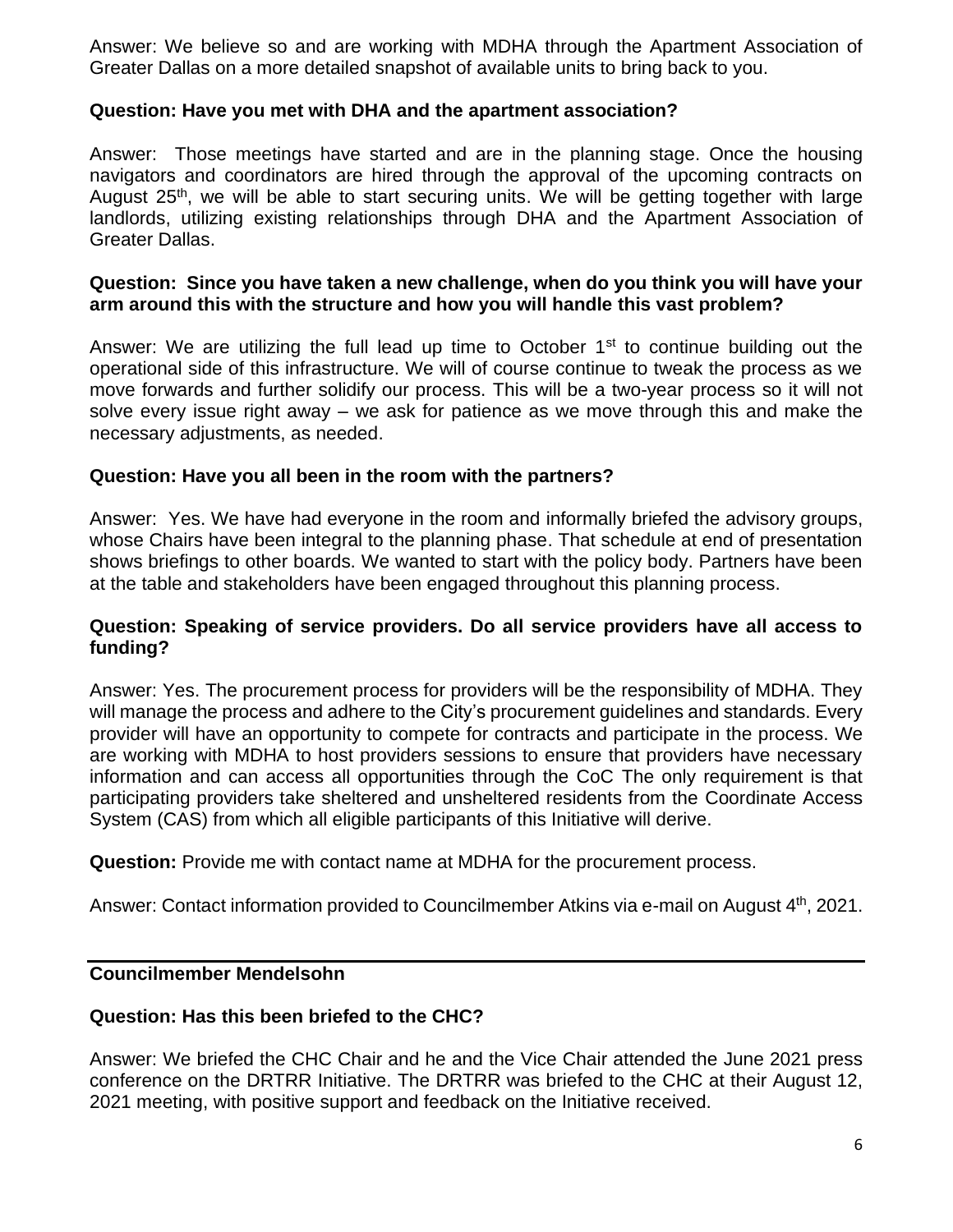# **Question: I don't think we have ever had this much money. They (CHC) should've been briefed before this meeting. Has this been briefed to the DAP? They should've been briefed first.**

Answer: The County is one of the partners involved in the discussions of this initiative. County Commissioner Daniels, the Co-Chair of the DAP was briefed and was consulted heavily throughout the formation of this process. The DAP board was briefed at their August 5, 2021 meeting with positive feedback and support given by all members.

# **Councilmember Ridley**

# **Question: Do we have confidence that the vouchers will be accepted?**

Answer: The vouchers are tenant based so they remain with the client. They are not tied to a specific property.

# **Question: Then you will be able to place people in 1,300 units?**

Answer: Yes. With the aid of the landlord incentives and the move in kits, we have confidence that these will be accepted by private market landlords.

# **Question: What criteria are being established to ensure the vouchers are in high opportunity areas?**

Answer: We need to acknowledge choice. We will ensure these are acceptable places for you and I to live. We have access to over 4k landlords who work with DHA. I cannot promise they will all be in high opportunity areas. Folks have to be able to choose. We are dealing in scale and because we can cut larger deals with larger landlords and utilize incentives, we have more opportunities.

# **Ridely: Will someone be preparing a list of criteria? Access to other services.**

Answer: Clients will make their housing selection based on DHA standards. We are working hard to target landlords all over the city.

# **Ridley: What is the return to homeless rate?**

Answer: The national data shows that 95% of the clients placed into a rapid rehousing program remain stably housed. About 5% may need additional support. We expect that there will also be new folks entering into homelessness during the time period.

# **Ridley: Given the scope of the initiative, has OHS abandoned the strategy of periodic encampment clean ups and moving homeless?**

Answer: No. We are ramping up to a more sustainable strategy across the board. The challenge is that because of the number of shelters we have, when they reach capacity there is no place for them to go. This will allow us to clear the backlog of housing-ready people in shelter and open the pathway to shelter for more people.